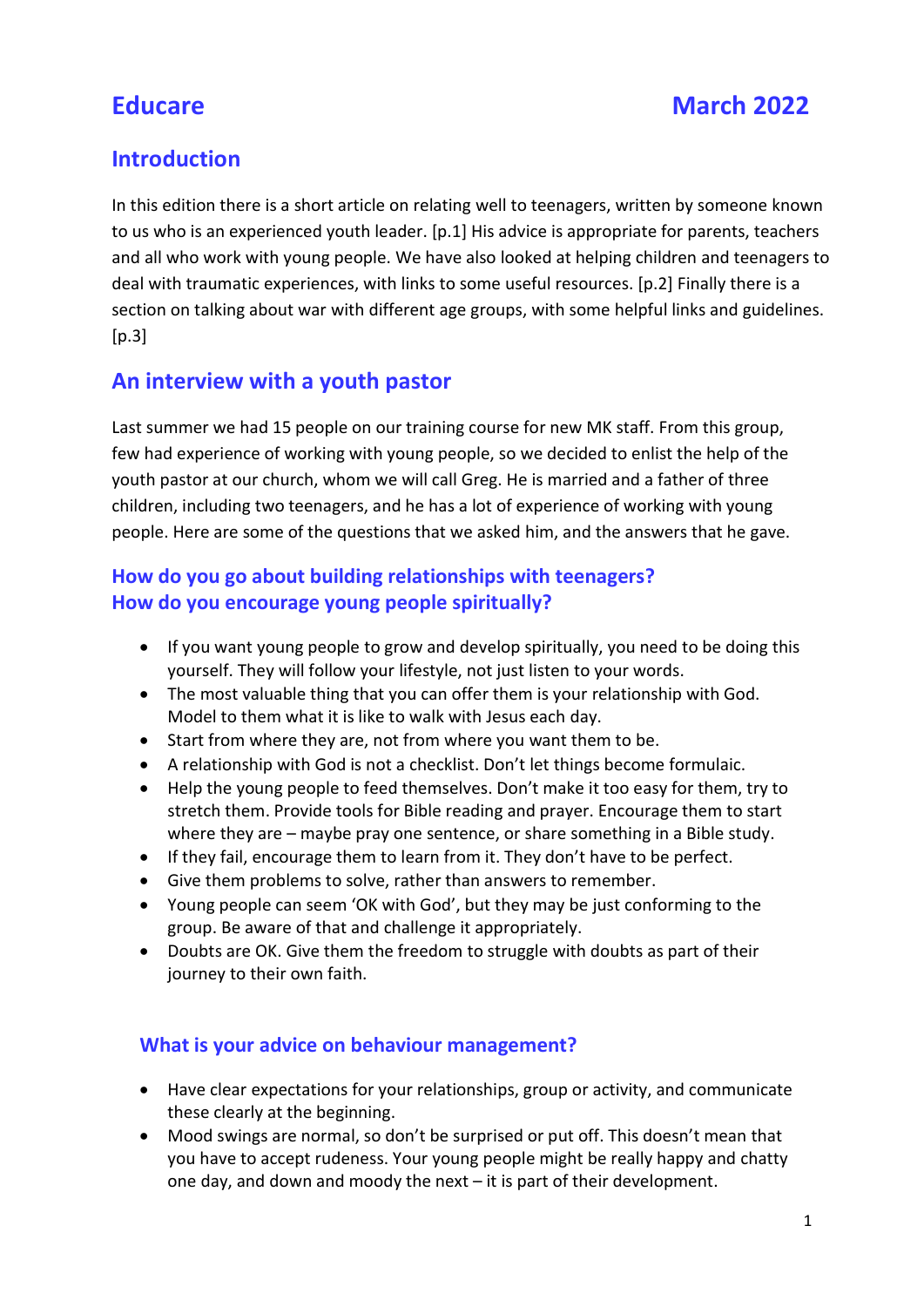- Teenagers push boundaries. You need to be clear as to where your boundaries are set, and why. Communicate the boundaries clearly at the start of the relationship, and remind them if needed.
- They 'tell it as it is'. Don't expect them to be flattering. Sometimes they might be grateful to the adults giving input into their lives, but often this just doesn't occur to them. Be sure that your ministry to them is for the Lord, rather than looking to the young people themselves for appreciation.
- Some negative behaviours are similar to those of adults, but teenagers are less good at hiding them.
- We are all sinful. Don't be surprised by sin.
- Show compassion before addressing the sin.
- Talk one-to-one if you have to address an issue. They don't want to be embarrassed in front of their friends.
- Don't prejudge them, even if you know them. Don't make assumptions such as 'Tracey always annoys the other girls'. Give them an opportunity to show a positive attitude.
- Encourage them to see a situation from the perspective of others. This is not always easy for teenagers, who are struggling to work out their own identity.
- Address the heart, not just the behaviour. Our actions are the result of our motivations and desires.
- Deal with the person, not the problem. Each one is an individual.
- Be calm with language. Say something like 'Help me to understand why you did that'.
- Remember that love is demanding, and working with people is messy. You won't see instant results, and there will be more progress with some young people than with others. There may be fruit in their lives that only becomes evident ten or twenty years later.
- On a positive note…they are full of energy and enthusiasm. Direct this well! God loves to use young people in his kingdom. Find ways to help them serve and take responsibility. Get them involved in some outreach – local, small-scale, or even cross-cultural.

### What about supporting them through traumatic life experiences?

Greg explained that the difficulties faced by our young people included social anxiety, standing for their faith at school, coping with family breakdown, the sickness of a parent, or moving home due to the parents' deployment in the armed forces. Greg also has an ongoing connection with locally-placed teenage refugees.

There is some overlap between the experiences of young people living in their home country and those who have moved overseas due to their parents' work. Greg had no experience of helping those who had lived through evacuations, political instability or other events familiar to a significant number of MKs, but he had some good general advice.

- Listen to the young people and let them express themselves. Give them time.
- Don't be put off by strong emotions.
- Try to point them to God's redemption in their situation.